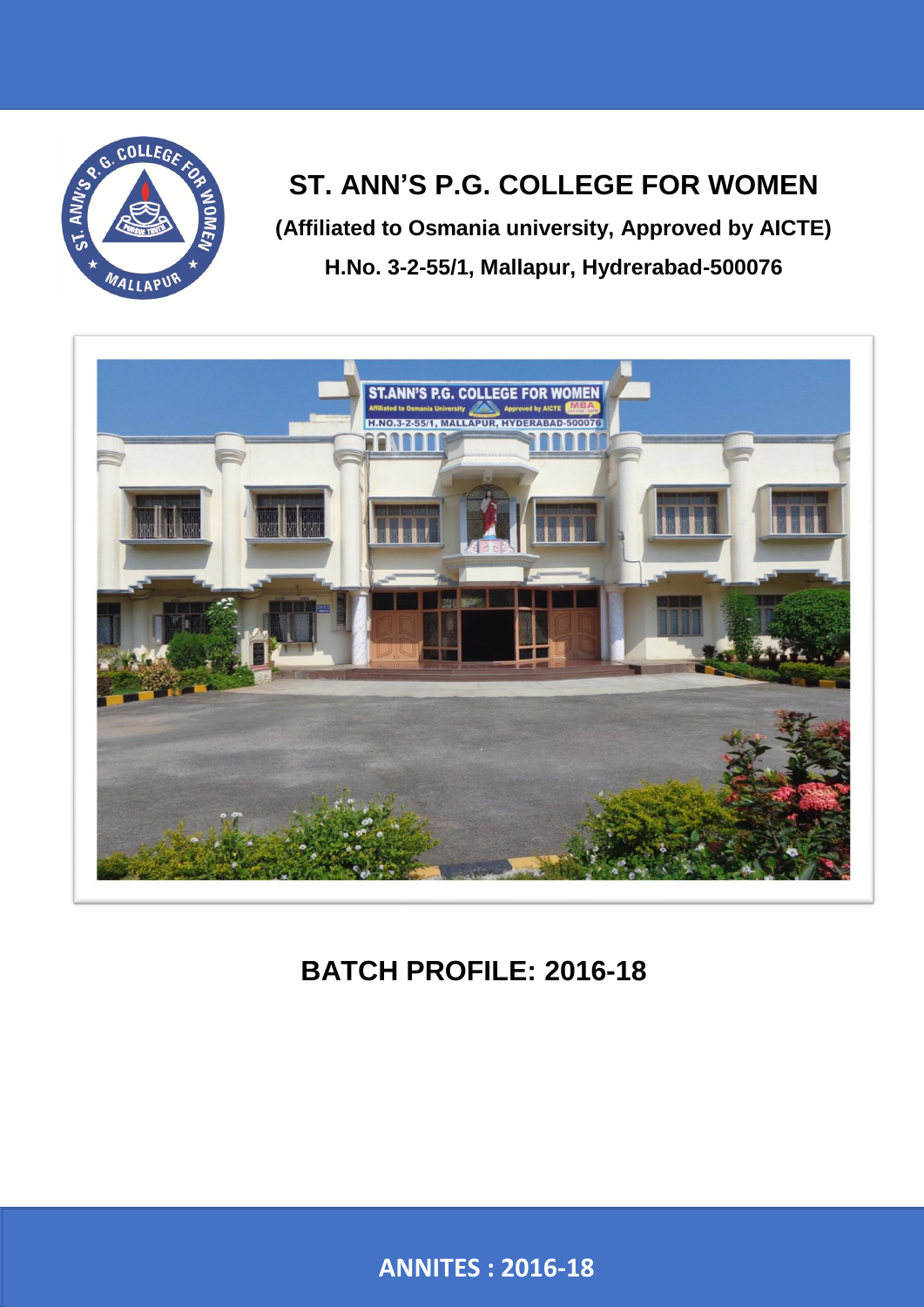## **VISION**

It is committed to providing value-based, skill-oriented,Management and IT Education that transforms and empowers lives into competent personalities, socially responsible, morallyupright and emotionally balanced.

## **MISSION**

- St. Ann's is committed to empowering women professionally and technically, moulding them into capable persons who are committed to their personal and professional endeavors and who have the vision, courage and dedication to initiate and manage change.
- To reach out to the less privileged ones through professional education and make them on par with others, convert their hopes into reality.
- Ensure all round development of students' personality and professional skills to enhance their employability.
- Envisage to become instruments of providence and signs of Hope to the hopeless and downtrodden through its educative mission, fostering the integral growth of the person.
- Continuous innovation, initiation, modernization and development are the basic fundamentals of our educational systems.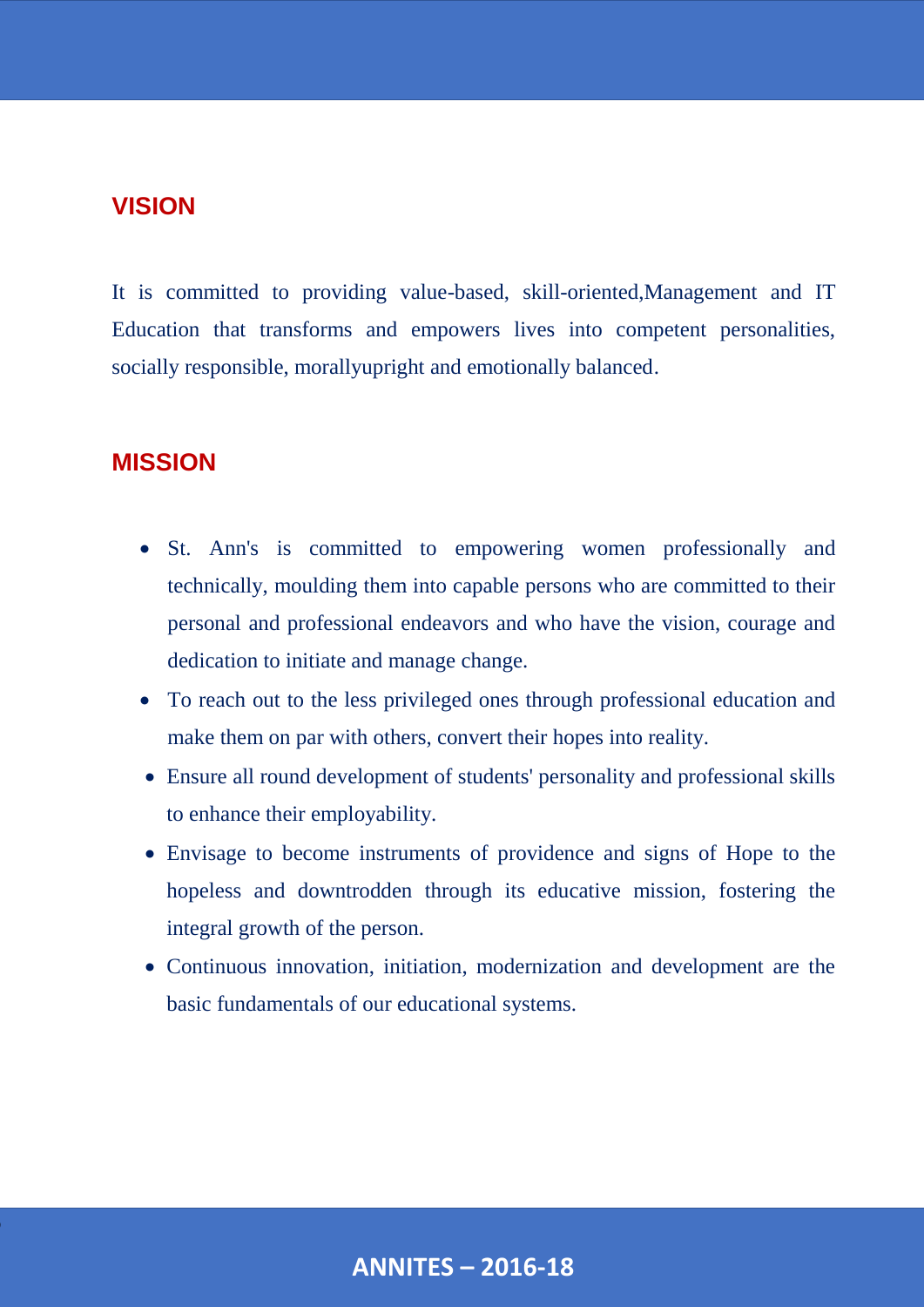## **MBA PROGRAMME**

| s  | <b>Selection Procedure</b>      | δ. | <b>Course Structure &amp; Evaluation</b> |
|----|---------------------------------|----|------------------------------------------|
| Ý, | <b>Summer Project</b>           | s  | <b>The Curriculum</b>                    |
|    | <b>Meet the Industry</b>        | S  | <b>Industrial Tour</b>                   |
| Ý, | <b>Co-Curricular Activities</b> |    |                                          |

The MBA programme offered by the Department of Business Management is a twoyear full time Post Graduate programme that consists of four semesters covering 28 courses, with an average of 75 classes of 50 minutes each, assigned to each course.

The programme aims at moulding students into effective managers by providing them with courses reinforced with multi-faceted inputs of management education using stateof-the-art methods of training and active industry interface.

#### **SELECTION PROCEDURE**

Candidates aspiring to join the MBA programme are required to appear for a state-wide Common Entrance Test [ICET], which evaluates them on the basis of their analytical, quantitative and verbal skills. The admission is offered only to the top rankers amongst the 1, 00, 000 odd candidates. The programme has been attracting, young and bright students of the state from varied academic streams like Engineering, Commerce, Mathematical, Biological Sciences and Humanities.

#### **COURSE STRUCTURE & EVALUATION**

The curriculum has been structured after an exhaustive analysis by experts from various academic and industrial fields. Each student majors in any two of the four fundamental areas viz., Finance, Human Resources Management, Marketing and Information Systems. Each specialised area has four elective papers.

Examinations are conducted at the end of each semester to assess the students' understanding in what has been taught and learnt during that particular semester period. A comprehensive viva-voce is conducted, at the end of each year.

#### **SUMMER PROJECT**

As an integral part of the curriculum, every student takes up work on a project in an organisation with a view to facilitate complimentary learning and greater understanding of real life organisational situations. The duration of the training ranges from 6-8 weeks. The project guides from among the faculty and provide necessary guidance to the students. The projects are evaluated at the end of the fourth semester by a panel of external, internal and corporate examiners on the basis of a report, a presentation and a viva-voce.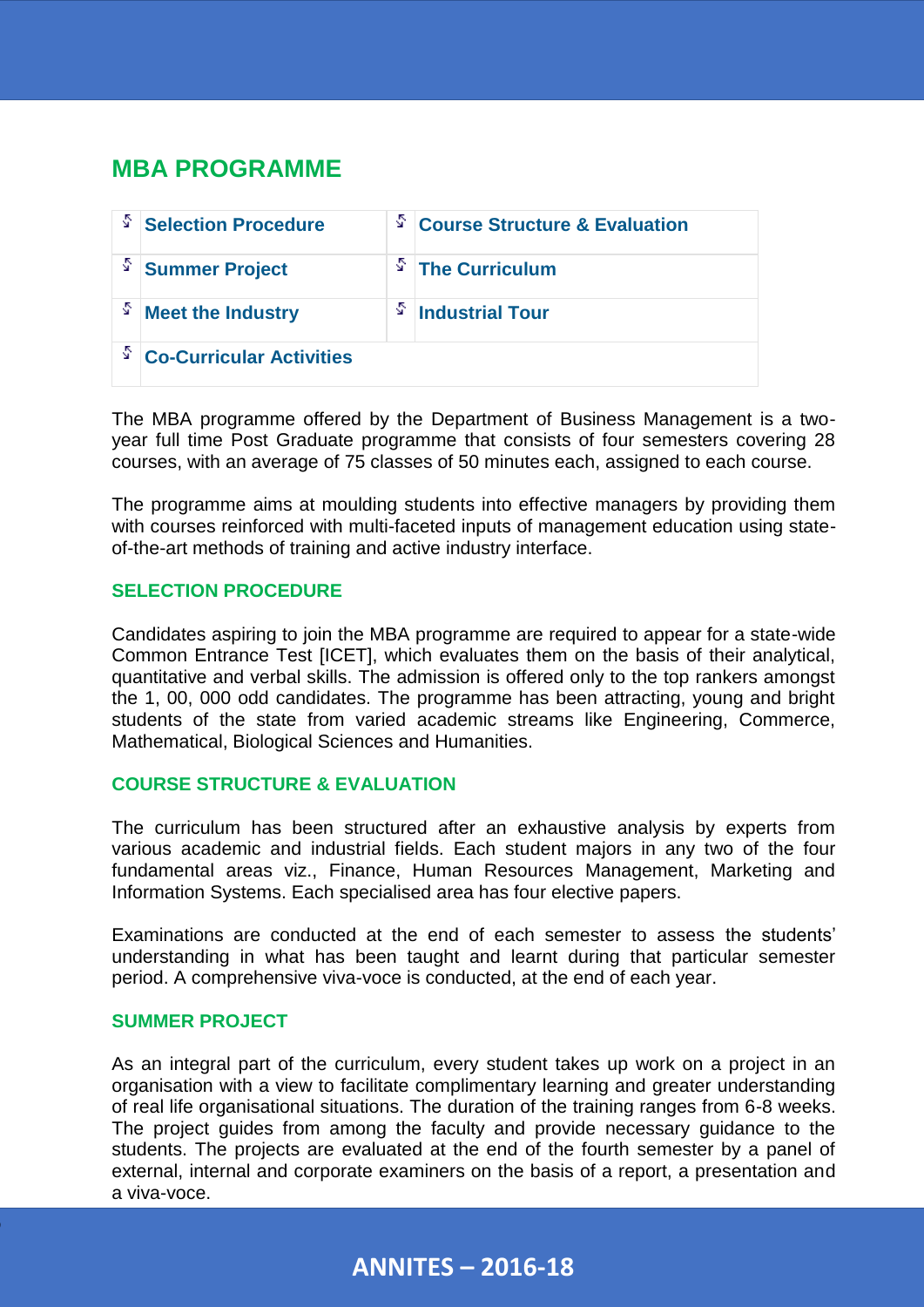## **THE CURRICULUM**

| <b>TERM/SEMESTER</b> | <b>QUANTITATIVE</b><br><b>ANALYSIS</b>           | <b>BUSINESS</b><br><b>ENVIRONMENT</b>                           | <b>BEHAVIOURAL</b><br><b>APPLICATIONS</b>                                                         |
|----------------------|--------------------------------------------------|-----------------------------------------------------------------|---------------------------------------------------------------------------------------------------|
| <b>ONE</b>           | * Statistics for<br>Management                   | * Managerial<br>Economics<br>* Business laws &<br><b>Ethics</b> | * Organisation<br>Theory &<br><b>Behaviour</b>                                                    |
| <b>TWO</b>           | * Quantitative Techniques<br>for Decision Making | * Economic &<br><b>Environmental Policy</b>                     | * Human<br>Resource<br>Management                                                                 |
| <b>THREE</b>         | * Production & Operations<br>Management          |                                                                 | * Leadership &<br>Change<br>Management<br>* Organisation<br>Development &<br><b>Team Building</b> |
| <b>FOUR</b>          | * Supply Chain<br>Management                     | * International<br><b>Business</b>                              | * Performance<br>Appraisal &<br>Counselling<br>* Industrial<br><b>Relations</b>                   |

| <b>INFORMATION</b>                                                   | <b>FINANCE AND</b>                                                                                                                     | <b>STRATEGIC</b>          | <b>MARKETING</b>                                                              |
|----------------------------------------------------------------------|----------------------------------------------------------------------------------------------------------------------------------------|---------------------------|-------------------------------------------------------------------------------|
| <b>TECHNOLOGY</b>                                                    | <b>ACCOUNTING</b>                                                                                                                      | <b>MANAGEMENT</b>         |                                                                               |
| * Introduction to                                                    | * Financial Accounting                                                                                                                 |                           | * Principles of                                                               |
| <b>Information Technology</b>                                        | & Analysis                                                                                                                             |                           | Marketing                                                                     |
| *Management                                                          | * Financial                                                                                                                            |                           | * Marketing                                                                   |
| <b>Information Systems</b>                                           | Management                                                                                                                             |                           | Research                                                                      |
| * Knowledge<br>Management<br>* Requirements<br>Management<br>* RDBMS | Management<br><b>Accounting &amp; Control</b><br>* Strategic Financial<br><b>Decisions</b><br>* Financial Systems &<br><b>Services</b> |                           | * Product<br>Management<br>* Promotion &<br><b>Distribution</b><br>Management |
| * E-Business<br>* Software Metrics &<br>Performance<br>Management    | * Security analysis &<br>Portfolio Management<br>* International Finance                                                               | * Strategic<br>Management | * Consumer<br>behaviour<br>* Services<br>Marketing                            |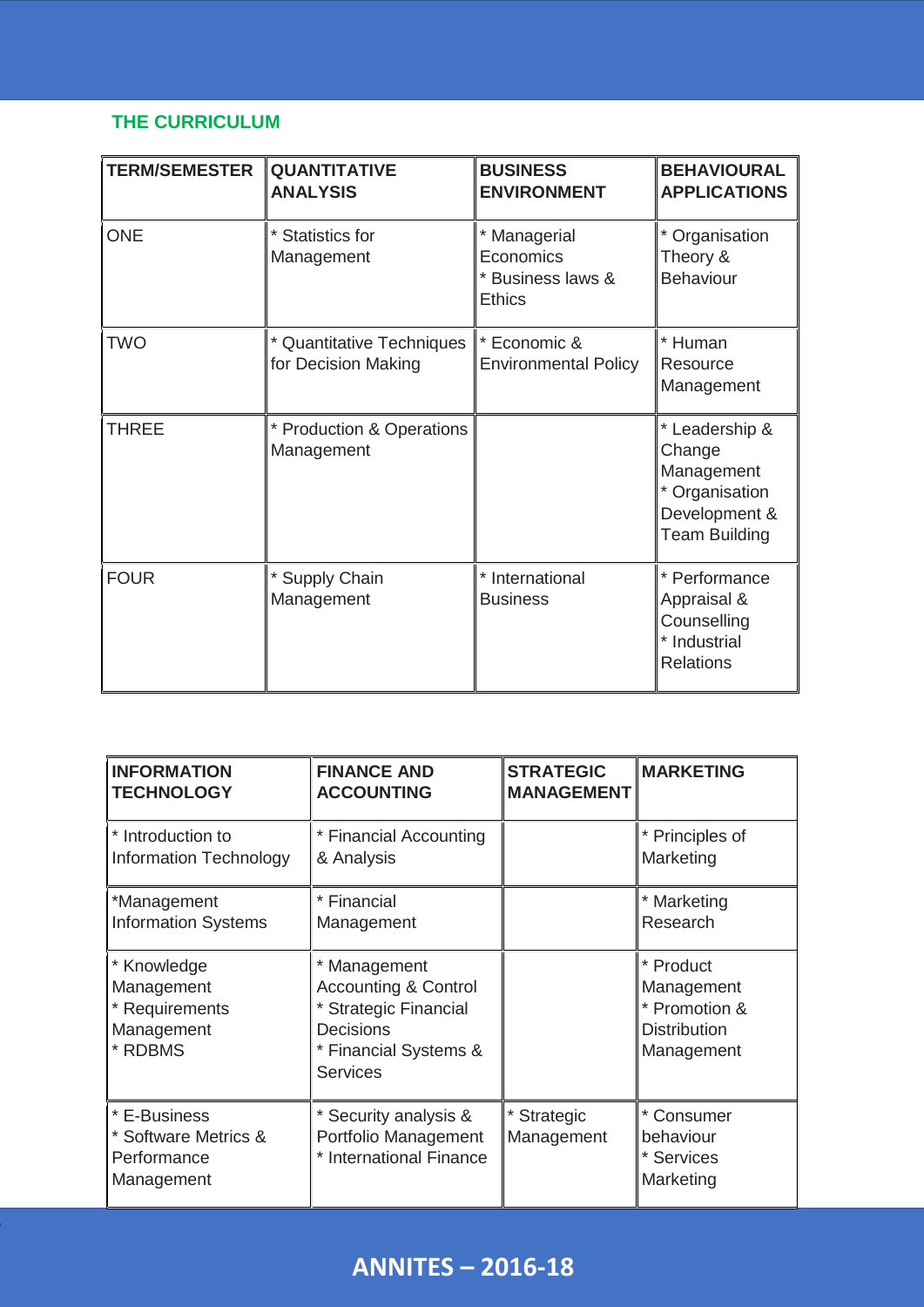#### **STUDENT ACTIVITIES**

#### **INFRASTRUCTURE**

The College provides a well-equipped lab for MBA. We have a 1:1 student-computer ratio, most of which are branded with HCL company and which run with the latest Dual-Core Processors which are connected to LAN with battery backing like UPS (7.5 kv&10 kv) and Inverters.





#### **MBA LIBRARY**

The college has a spacious well stocked library for MBA with vast collection of books, periodicals, National and International journals, dictionaries, special collection on general books. Separate reading and reference sections are provided accordingly.Library provides services like Current Awareness Service (CAS), Selective Dissemination

Information (SDI), Bibliography, reference, reservation and reprography services. The library maintains a computerized database.

#### **SEMINARS & GUEST LECTURES**

To complement theory with practice Seminars and Guest lectures are conducted throughout the year. Experts from industry and academicians are invited to deliver lectures to our students. Students are also encouraged to organize seminars & give presentations to improve their technical and presentation skills.

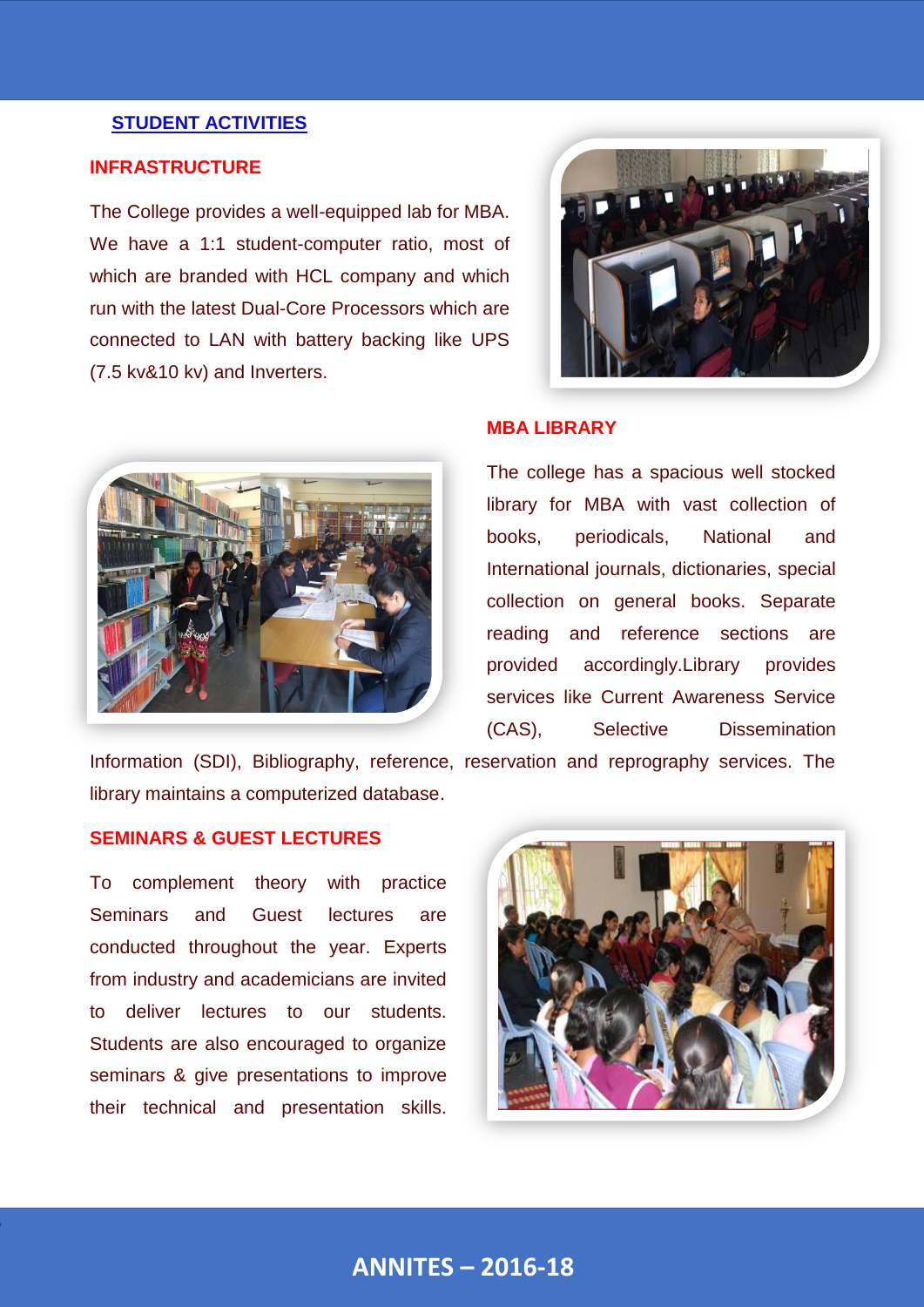#### **INDUSTRIAL VISITS & TOURS**

This is one of the various activities our college focuses on during two year MBA programme. MBA students visit various industrial plants and estates as part of their curriculum.These visits help the students to inculcate a desire to become entrepreneur. Students have visited places like NSIC, ALEAP, COCA-COLA, BRITANIA, PARLE-G, NIN, ZindaTilismath etc.



Industrial tours help to bridge the gap betw[een theory and practice. Students were taken to](http://stannsmallapur.in/gallary.php?event=B)  different places like Delhi, Kerala, Karnataka, Tamilnadu various places in home state.



#### **GUIDANCE & COUNSELLING CELL**

The Guidance & Counselling provides an opportunity for the students for orientation, guidance and counselling services with full responsibilities of dealing with students' academic psychosocial and emotional needs at the college level.



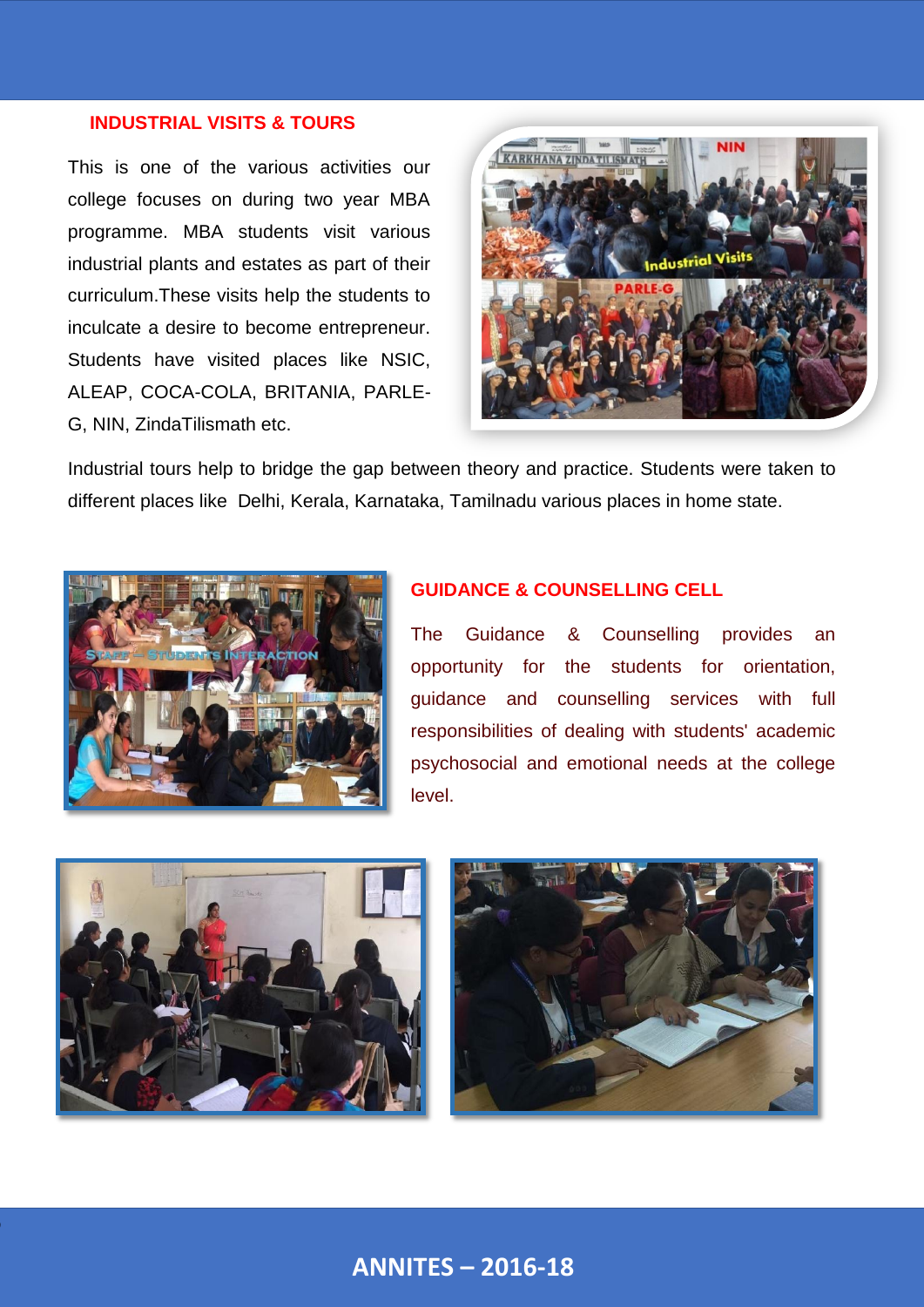# **PLACEMENT CELL**

## **OBJECTIVES**

The Placement cell of St. Ann's P.G. College for Women, Mallapur, undertakes the following functions and responsibilities:

- Nurtures Industry-Institute interaction, by organizing and coordinating frequent guest lectures,implement training and projects of industrial relevance for the students, with the sole aim of reducing the gapbetween the industry and the academia.
- Receives and forwards the feedback pertinent to curriculum improvement from the visiting companies to the faculty, to ensure that the curriculum follows the latest industrial trends.
- Helps every student define his/her career interests through individual expert counselling.
- Bridges the gap between the real world scenarios and education in the classroom.
- Organizes and coordinates Campus Placement Program, to fulfil its commitment of not only a job,but a career to every aspirant.

### **PLACEMENT PROCEDURE**

- The invitation, containing the relevant information and the job annexure, is sent to the companies/organizations through email/post.
- The organization fills the annexure and sends it back to the Placement Cell, Department of Business Management, St. Ann's PG College, Mallapur via email/post. It is highly desirable that the job annexure is completedin all respects as it forms the primary basis of communicating the job-profile being offered to thecandidates.
- The details of the annexure are made available to the students for them to take a judicious decision of their participation
- The placement officer or the student co-ordinators get in touch with the organisation and a mutually convenient date is fixed for the campus placement process.
- The student profiles of the interested candidates are forwarded to the organisation in the formatdesired by them.
- The organisation visits the campus on the given date and conducts their selection procedure.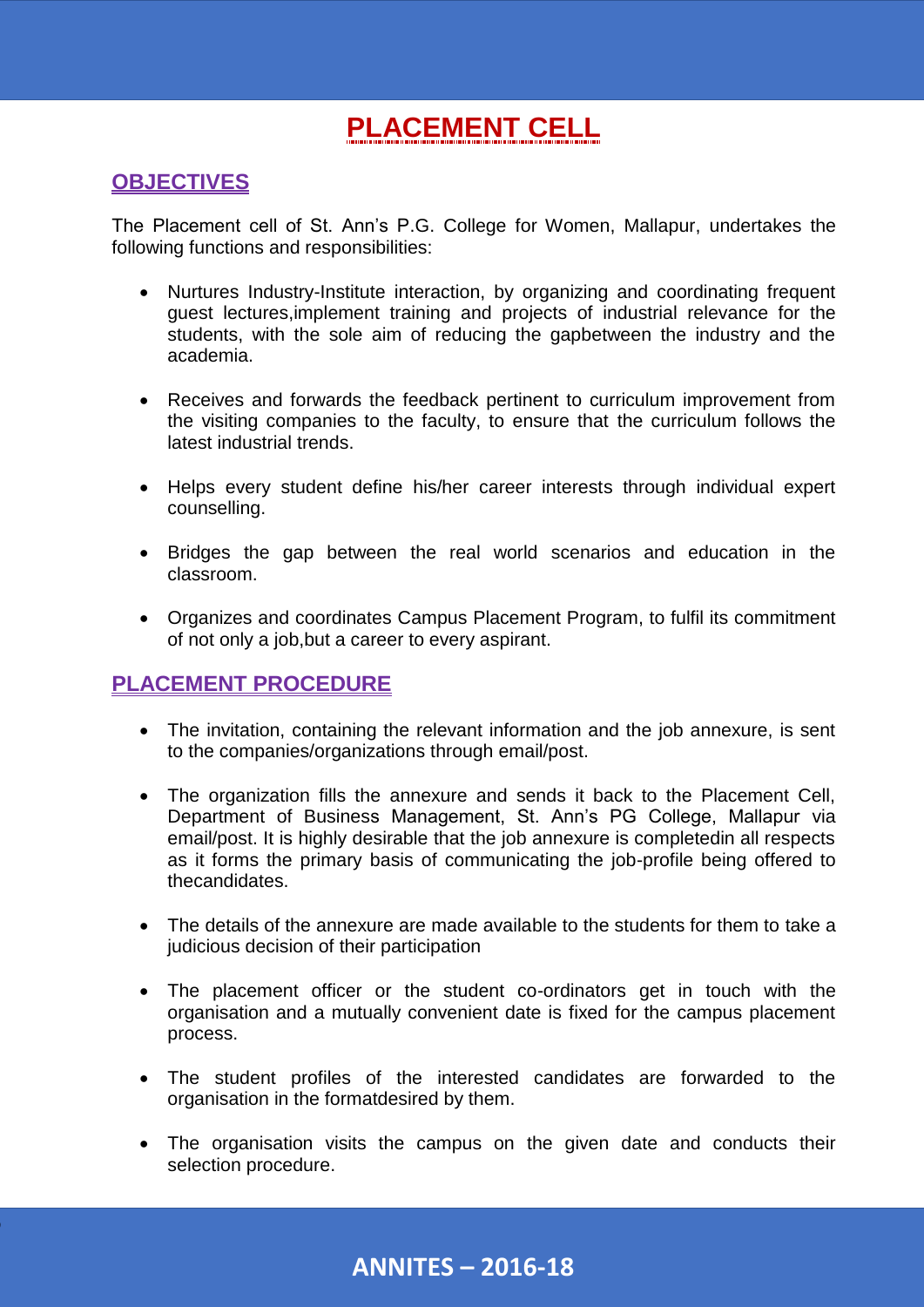- The organisation is required to furnish the final list of selected students as soon as possible after the final completion of procedure.
- The selected students may or may not be allowed to sit in further job interviews as per the placement policy of our College.

### **ACTIVITIES OF THE PLACEMENT CELL**

- $\triangleright$  Conducting career awareness programs from professionals
- $\triangleright$  Conducting Training and placement program from experts
- $\triangleright$  Contacting the recruitment companies regularly
- $\triangleright$  Conducting campus drives

### **PLACEMENT WORD**

Corporate houses and other institutions desirous of recruiting from amongst the students of the MBA, St. Ann's P.G. College for Women, Mallapur, are invited to get in touch with our placement officer, Dr.Ujwala, Associate Professor and Mrs.Lavanya, Assistant Professor.

We would be delighted to see you at the campus to make a pre-placement presentation.Further, the Department of Business Management, St. Ann's P.G. College for Women, Mallapur, will endeavour tohelp you in identifying the students meeting your expectations.

You may communicate with the placement officer for any other queries.

#### **ContactAddress:**

| Mrs.Lavanya                                             | <b>Ms. Ashwini</b>                      |  |  |
|---------------------------------------------------------|-----------------------------------------|--|--|
| Assistant Professor & Placement Officer                 | Assistant Professor & Placement Officer |  |  |
| <b>Mobile No.: 9949399984</b>                           | <b>Mobile No.: 8019682369</b>           |  |  |
| <b>E-Mail: pgplacementssapm@gmail.com</b>               |                                         |  |  |
| Website: www.stannsmallapur.in ; www.stannsmallapur.org |                                         |  |  |

#### **2015-16 campus drives**

November 4, 2015: GENPACT campus drive was held for U.G. and MBA students. January 16, 2016: REALSHOPEE campus drive was held. January 22, 2016: KARVY group campus drive was conducted. January 30, 2016: HDFC Bank conducted campus drive. February10,2016 : Axis Bank Campus drive was held for U.G. and MBA students.

#### **2016-17 campus drives**

January 27, 2017 : GENPACT campus drive was held for U.G and MBA students. February 1, 2017 : Grey Jobs campus drive was held for MBA students.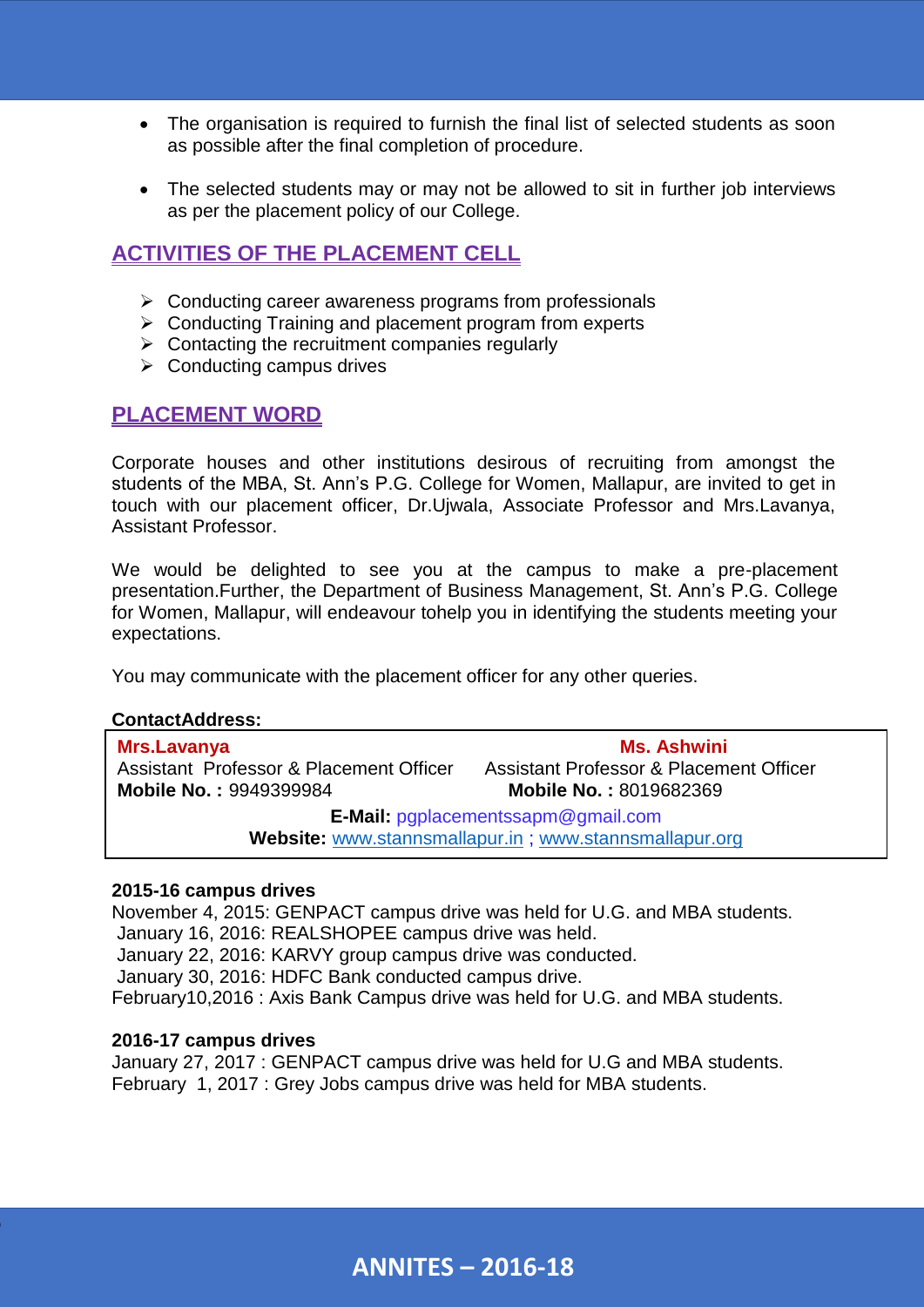| <b>Placement Drive: 2017-18</b>                              |                                                              |                                                                                                                                                     |                                                                                                                                                                                                          |  |
|--------------------------------------------------------------|--------------------------------------------------------------|-----------------------------------------------------------------------------------------------------------------------------------------------------|----------------------------------------------------------------------------------------------------------------------------------------------------------------------------------------------------------|--|
| <b>Company</b>                                               | <b>B.Sc</b>                                                  | <b>B.Com</b>                                                                                                                                        | <b>MBA</b>                                                                                                                                                                                               |  |
| <b>Next education</b>                                        | Radhika Sharma<br>$\bullet$<br><b>Shafeen Firdouse</b>       | Haleema<br>$\bullet$<br>S. Swathi<br>$\bullet$<br>V. Radhika<br>$\bullet$<br>Preethi Yadav                                                          |                                                                                                                                                                                                          |  |
| <b>Inventurus Knowledge</b><br><b>Solutions (IKS-Health)</b> | <b>Shafeen Firdouse</b><br>$\bullet$                         | Mamta Sharma<br>$\bullet$<br>Poojitha<br>$\bullet$<br>Deeksha. A<br>$\bullet$<br>T. Rebecca<br>$\bullet$                                            |                                                                                                                                                                                                          |  |
| <b>Just Dial</b>                                             |                                                              | Mamta Sharma<br>$\bullet$<br>Haleema<br>$\bullet$                                                                                                   |                                                                                                                                                                                                          |  |
| <b>TATA</b> consultancy<br><b>Services Ltd</b>               | Revathi<br>$\bullet$<br>Ch. Navya<br>٠                       |                                                                                                                                                     |                                                                                                                                                                                                          |  |
| <b>Infosys</b>                                               | Radhika Sharma<br>$\bullet$<br>B. Navya<br>$\bullet$         |                                                                                                                                                     |                                                                                                                                                                                                          |  |
| Cognizant                                                    | Radhika Sharma<br>$\bullet$<br>Shafeen Firdouse<br>$\bullet$ |                                                                                                                                                     |                                                                                                                                                                                                          |  |
| Genpact                                                      | Farwa Fathima<br>$\bullet$<br>Mamta Sharma<br>$\bullet$      |                                                                                                                                                     | Nikita<br>$\bullet$<br>Salma sultana<br>$\bullet$<br>Nimra begaum<br>٠<br>Vennela<br>$\bullet$<br>L. Bhavani<br>$\bullet$<br>Prabandha<br>$\bullet$<br>Monica Sharma                                     |  |
| <b>Hinduja Global Solutions</b><br>(HGS)                     | Tresia Begum<br>$\bullet$                                    | Naga Pooja<br>Manisha<br>Samarpana<br>Mamta<br>$\bullet$<br>Haleema<br>Saba Fatima<br>٠<br>Farwa<br>Selva Mary<br>Chandrika<br>$\bullet$<br>Rebecca | Vennela<br>$\bullet$<br>P. Ramya<br>Nimra Begum<br>٠<br>Vandana Yadav                                                                                                                                    |  |
| <b>Talent 21</b><br>Kyocera                                  |                                                              |                                                                                                                                                     | Nikita Alex<br>$\bullet$<br>Thakur Tejaswi<br>٠<br>K. Nandini Goud<br>$\bullet$<br>K.Ramya<br>$\bullet$<br>Indusnidha<br>$\bullet$<br>Nazreen Sultana<br>P. Ramya<br>$\bullet$<br>Prathibha<br>$\bullet$ |  |